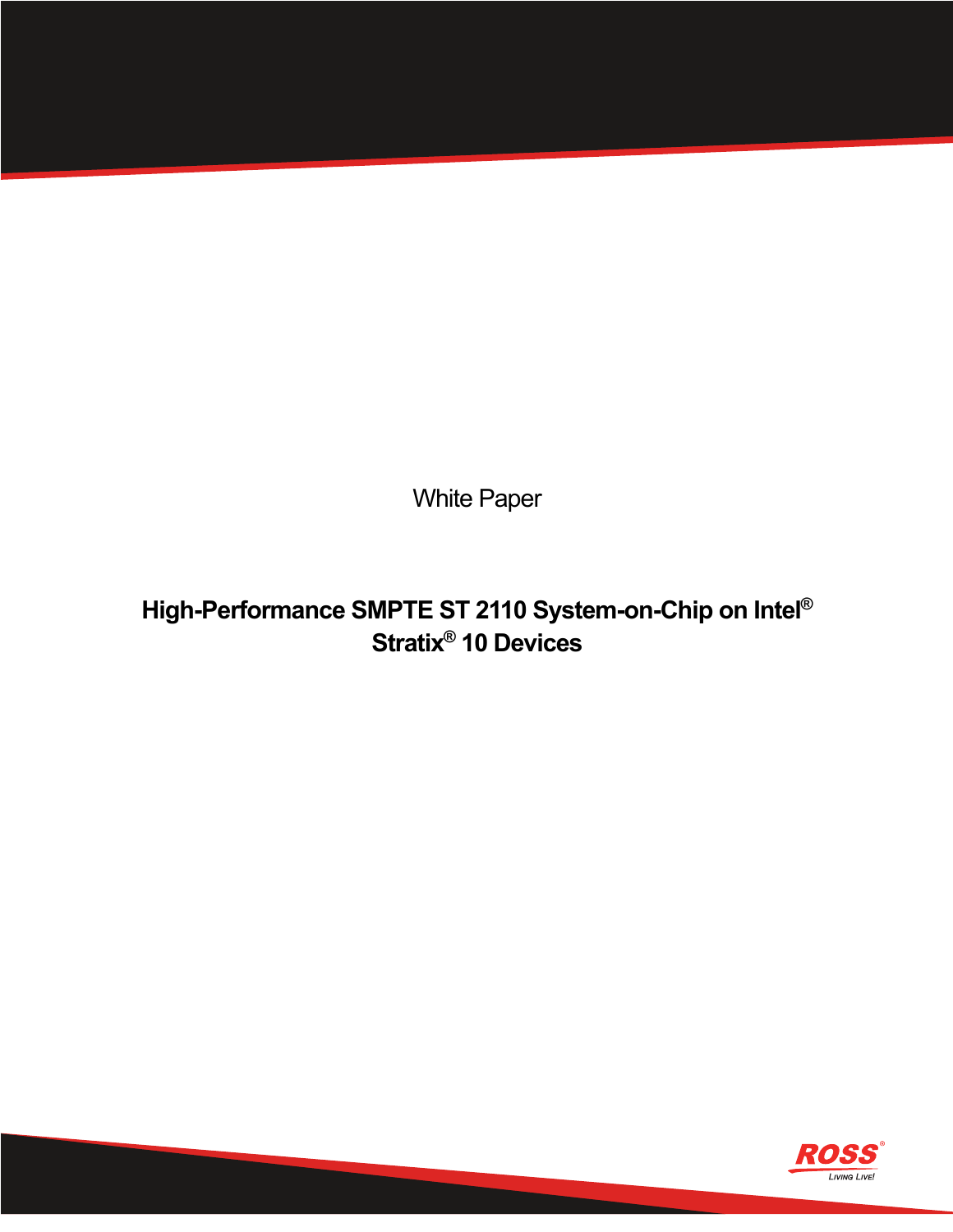# Executive Summary

The rise in popularity of UHD and the increasing numbers of video channels required for life production is driving broadcast equipment requirements higher, such as the transition from 10/40 Gbps Ethernet (GbE) towards 25/100 GbE for transport and processing of UHD/8K video signals.

This white paper presents how the Intel® Stratix® 10 device family can enable Ross Video to meet the increasing performance demands in the media and entertainment market, and particularly in the scalability of our SMPTE ST 2110 system-on-chip solution beyond 100G interfaces for UHD workflows. This paper covers a design tested evaluation results in:

- Fabric utilization and capacity including the percentage of FPGA that is available for other processing functions
- Throughput capacity of device family to scale beyond 100G

The Intel Stratix 10 device family is attractive as the next generation broadcast processing platform with its native 25G/100G support, faster fabric, and improved memory interfaces. After the performance evaluation of Ross's SMPTE ST 2110 SWIFT\* platform on an Intel Stratix 10 device targeting the Intel Hyperflex™ FPGA Architecture (initially architected for an Intel Arria® 10 device), we achieved a 195% improvement in fabric speed with 10X the Ethernet bandwidth and 8X the number of supported UHD streams by increasing approximately 2.5X the resource usage in Intel Stratix 10 FPGAs. †

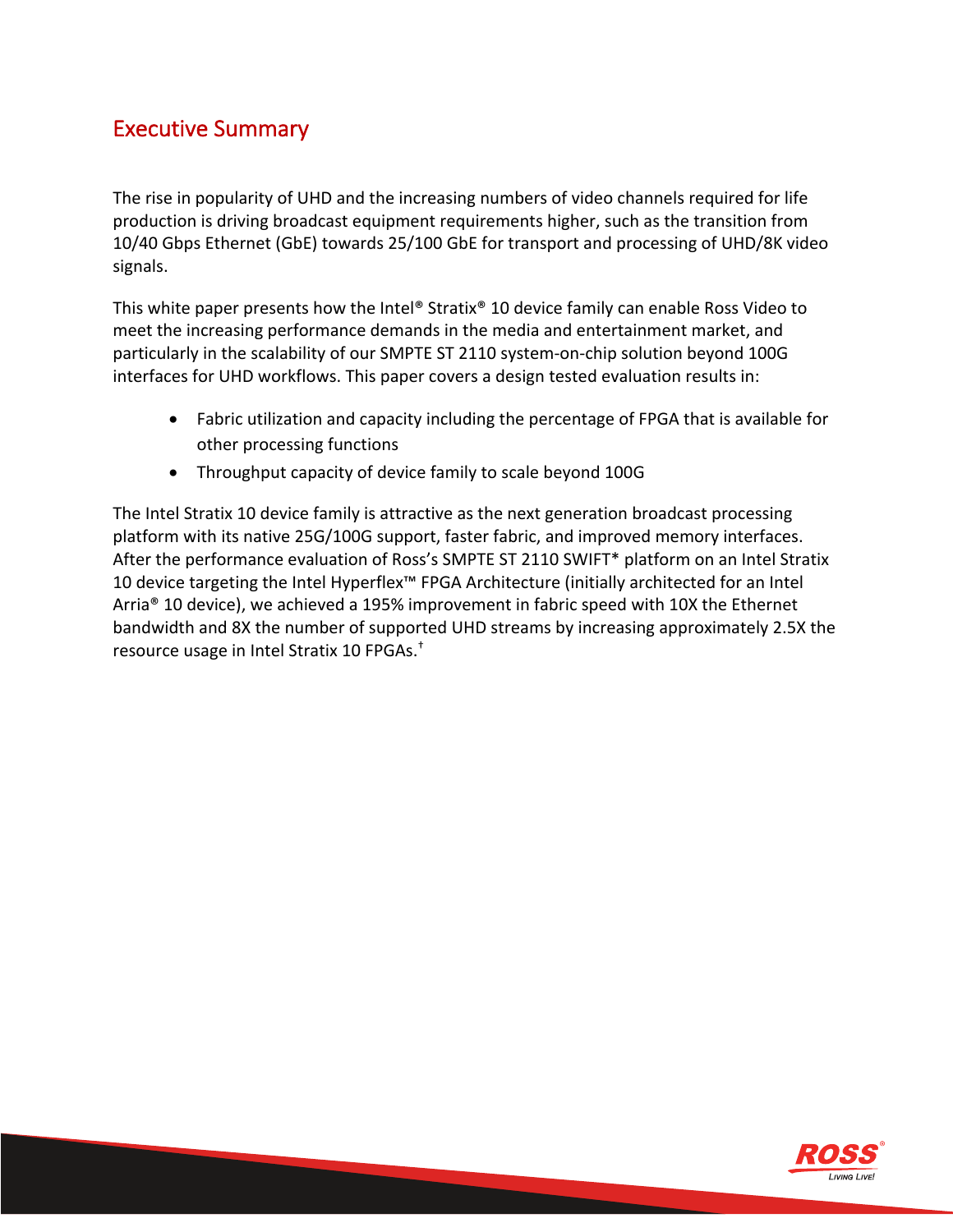# Performance Comparison

#### **Ross Video SWIFT\* ST2110 Platform**

Figure 1 shows Ross Video's existing SWIFT\* system-on-chip implements a full SMPTE ST 2110 stack on an Intel Arria 10 SoC. It is a flexible design that provides scalable numbers of video channels and Ethernet ports.



### Figure 1. Ross Video's Existing SWIFT\* System-on-Chip

### SWIFT Configuration

Table 1 shows the supported capabilities of the designs targeting the Arria 10 and Stratix 10 along with the relative increase in performance.

Table 1. SWIFT Configuration

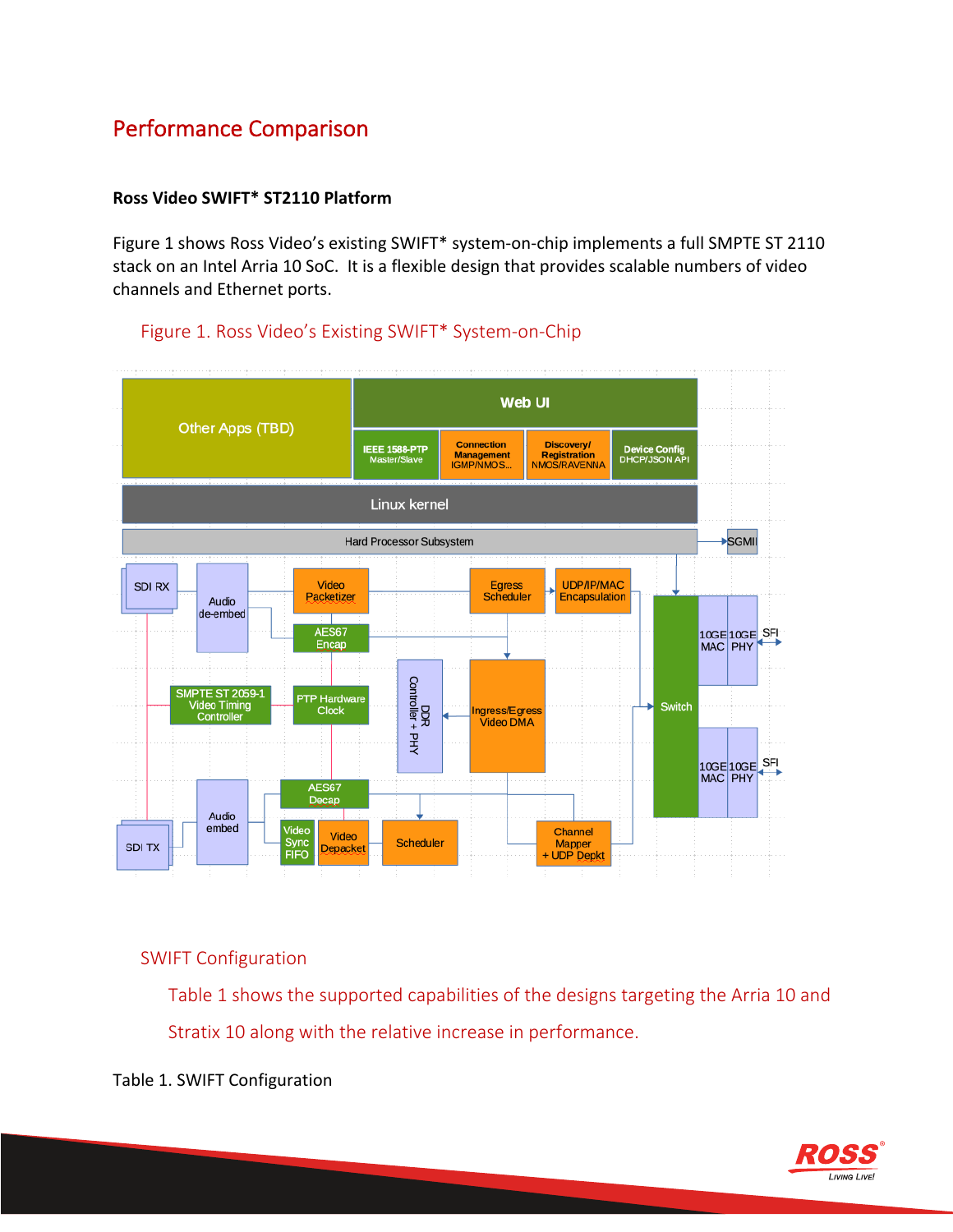|                                   | <b>Intel Arria 10 Device</b><br>Design:<br>Intel Arria 10 660 SoC      | <b>Intel Stratix 10 Device</b><br>Design:<br>Intel Stratix 10 2800 GX<br><b>SoC</b> | <b>Relative</b><br>Performance /<br><b>Datapath Increase</b> |
|-----------------------------------|------------------------------------------------------------------------|-------------------------------------------------------------------------------------|--------------------------------------------------------------|
| Ethernet                          | 2X 10 GbE w/1588                                                       | 2X 100 GbE w/1588                                                                   | 10 <sub>X</sub>                                              |
| Serial digital interface<br>(SDI) | $2X$ 3G-SDI IN + OUT                                                   | 8X 12G-SDI IN + OUT                                                                 | 16X                                                          |
| <b>DDR SDRAM</b>                  | 1X DDR4 SDRAM 64 bit<br>at 933 MHz                                     | 2X DDR4 SDRAM 72 bit<br>at 933 MHz                                                  | 2.25X                                                        |
| Datapath                          | Up to 25 Gbps receiver<br>(RX) and transmitter<br>(TX) with redundancy | 200 Gbps RX and TX<br>with redundancy                                               | 8X                                                           |

#### Fabric Utilization

Table 2 shows the fabric utilization comparison between the Intel Arria 10 SX 660 device and Intel Stratix 10 GX 2800 device designs; over 75% of the Intel Stratix 10 SX 2800 device fabric remains available for implementing other processing and value-added functions.

#### Table 2. Fabric Utilization

|                                     | Intel Arria 10 Device<br><b>Design</b><br>(% used) | <b>Intel Stratix 10 Device</b><br><b>Design</b><br>(% used) | <b>Increase in Fabric</b><br><b>Utilization</b> |
|-------------------------------------|----------------------------------------------------|-------------------------------------------------------------|-------------------------------------------------|
|                                     |                                                    |                                                             |                                                 |
| Adaptive logic<br>modules (ALMs)    | 90,000 (36%)                                       | 228,000 (25%)                                               | $2.5X^+$                                        |
| M <sub>20Ks</sub>                   | 730 (34%)                                          | 1,300 (11%)                                                 | $1.8X^+$                                        |
| Digital signal<br>processors (DSPs) | 30(2%)                                             | 160 (3%)                                                    | 5.3X <sup>†</sup>                               |

### External Memory Throughput

Table 3 shows the DDR memory throughput comparison between the Intel Arria 10 and Intel Stratix 10 device designs.